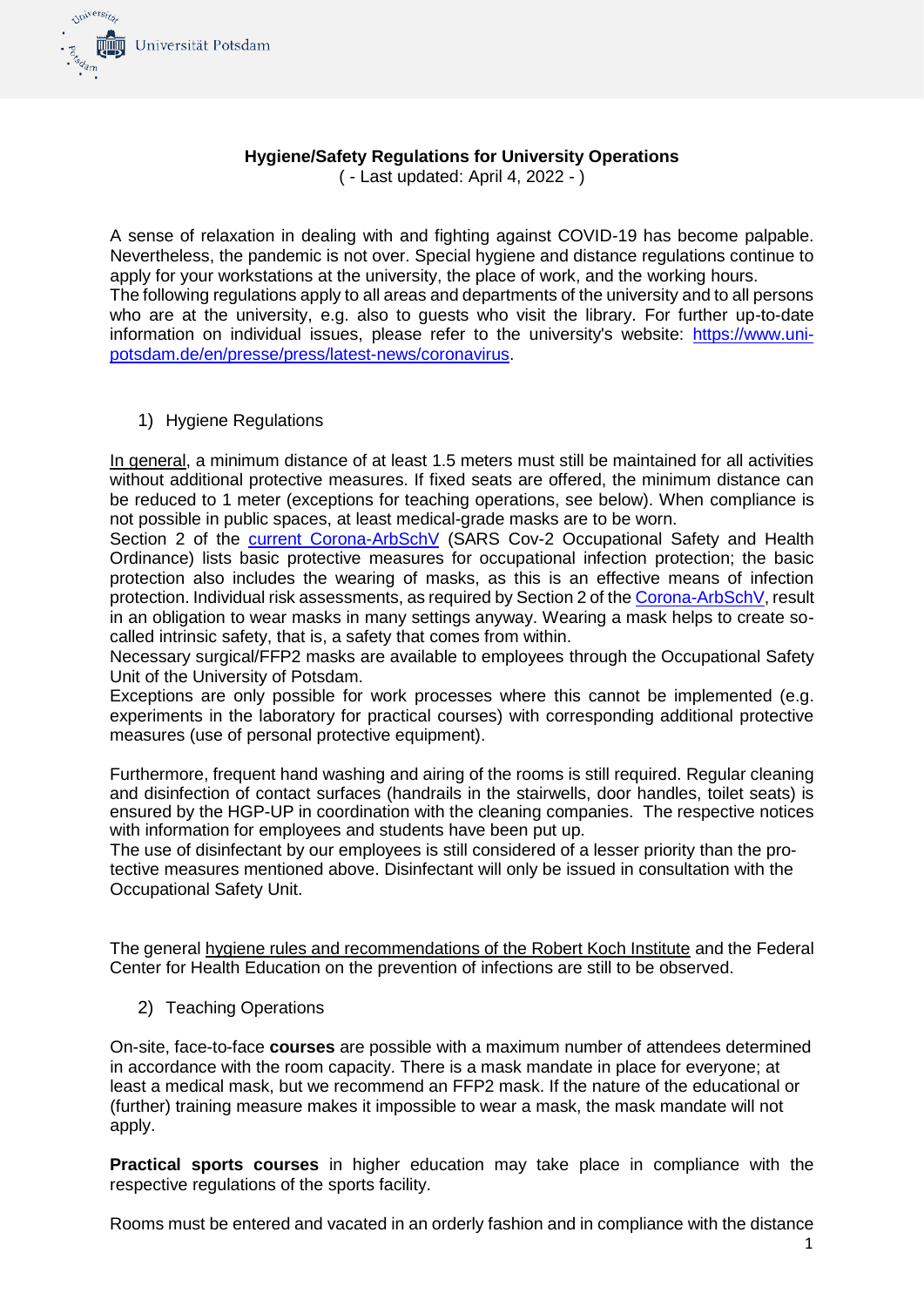

regulations. The teaching staff members / persons in charge of the course are to give instructions to that end. If possible, a one-way system (separate entrance/exit) should be implemented.

For rooms in which windows can be opened, users are required to ensure that the room will be aired thoroughly for short periods at frequent intervals by opening the windows as wide as possible. Rooms should be aired out in this manner for 5 to 15 minutes as frequently as possible. Suggestions on ventilation times can be found in the [statement of the Commission](https://www.hgp-potsdam.de/SW/corona/irk_stellungnahme_lueften_sars-cov-2_0.pdf)  [for Indoor Air Hygiene at the German Environment Agency.](https://www.hgp-potsdam.de/SW/corona/irk_stellungnahme_lueften_sars-cov-2_0.pdf)

If outside temperatures permit, courses should be held (in whole or in part) with open windows. At the very least before and after a course, the room must be aired out for at least 10 minutes with both windows and doors wide open.

Rooms in which windows cannot be opened must have a ventilation system installed as a prerequisite for use. HGP-UP is responsible for ensuring that the necessary air change rates are met. The share of recirculated air is to be set to zero.

Mobile air cleaners can only be purchased in individual cases after a risk assessment based on the specific circumstances and are the exception. Further information can be found on an [information page on mobile air cleaners \(MLR\)](https://www.hgp-potsdam.de/SW/corona/Luftreiniger1.pdf) on the intranet.

Until further notice, the wearing of a medical mask is mandatory in all university buildings of the University of Potsdam. This also applies to lecture halls, seminar rooms (also during the courses), laboratories, libraries and computer labs.

Special arrangements (e.g. in the laboratory) are possible after a risk assessment has been carried out and must be reviewed by the Occupational Safety Unit. Due to the existing technical particularities for laboratory operations (in particular mechanical ventilation) or the associated hazards from chemicals, there may be special regulations with regard to the obligation to wear a respirator.

In preparative chemistry laboratories, the mask mandate can be waived if wearing a medical mask would cause additional laboratory-related dangers. This may be the case if personal protective equipment is negatively affected by the respirator.

Laboratories generally have an air exchange rate of eight times per hour and are therefore considered to be very well ventilated in terms of infection control. A fume hood is operated with a laminar air flow that retains vapors and aerosols or transports them away with the exhaust air. Air around the fume hood that might be contaminated with the virus will be sucked out thanks to a continued air flow. It is possible to dispense with the wearing of a respirator if minimum distances are observed in front of a fume hood. Persons in charge of supervision must wear an FFP2 mask (or equivalent) in order to be able to intervene quickly (averting danger).

3) Using Offices and Work Spaces

The applicable distance regulations of at least 1.5 meters are to be observed in offices and work spaces. The minimum sizes for workstations in accordance with Occupational Safety Rule 1.2 must be applied. It is of particular importance to air rooms at frequent intervals. Furthermore, where this is required due to the nature of the premises or work organization, technical and/or organizational measures are to be implemented to protect against infection, for example, physical barriers (sneeze guards) or the introduction of shifts by adjusting working hours or working from home.

The heads of the faculties, divisions, and institutions shall define appropriate guidelines for their area of responsibility.

The necessity of wearing a medical mask / FFP2 or equivalent mask arises analogously to point 2 on the basis of the [Corona-ArbSchV.](http://www.gesetze-im-internet.de/corona-arbschv_2022-03/) The employer (management, heads of division,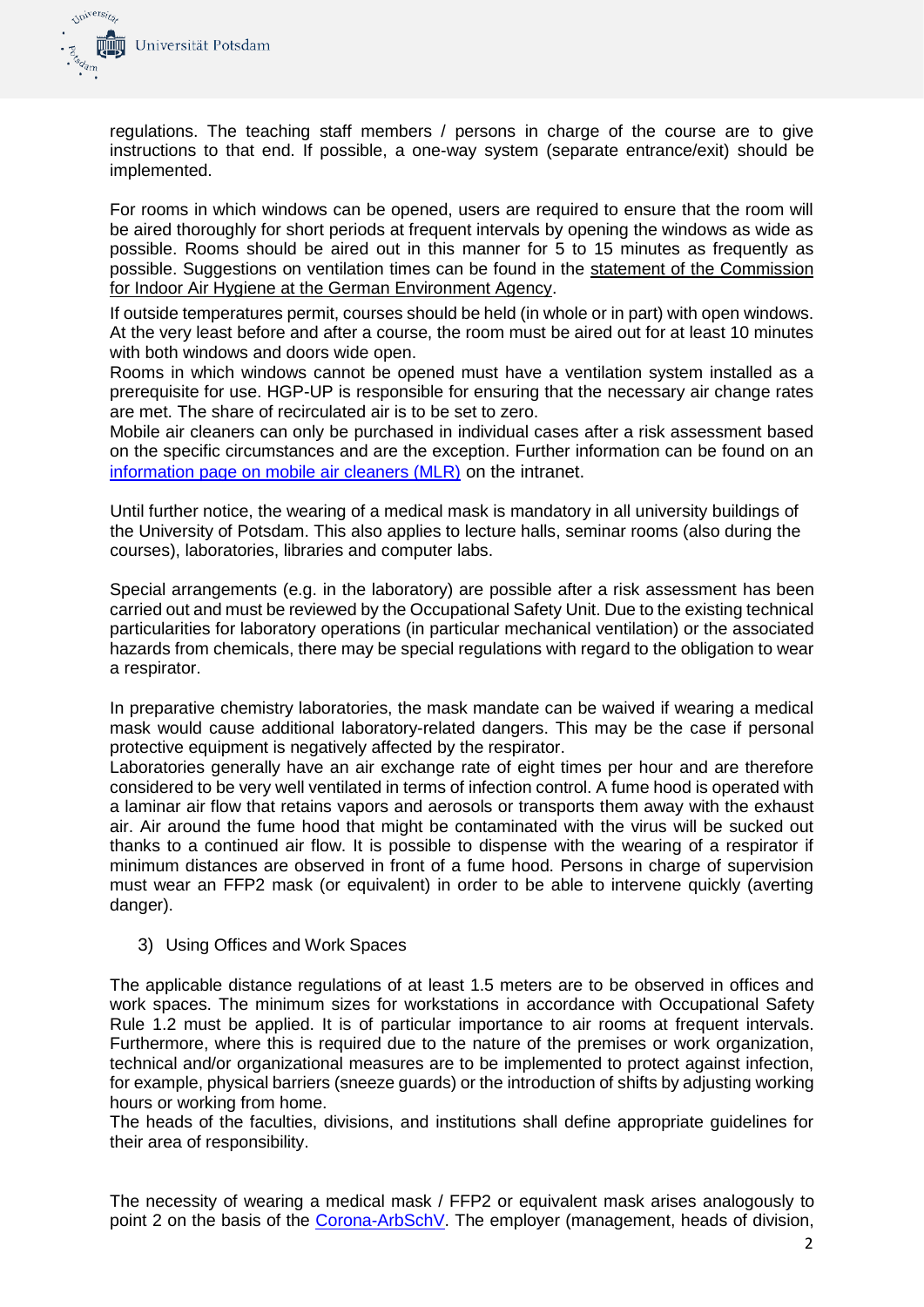

executives) has to organize / provide these. The Occupational Safety Unit can help with regard to procurement.

If distance rules cannot be observed outdoors, a mask must also be worn in this situation.

The nature of the respirator must be such as to reduce the spread of transmissible droplet particles during coughing, sneezing, speaking or breathing. For optimal effectiveness, it is important that the face covering fits correctly. It must fit snugly over the mouth and nose and be changed when it becomes wet. You can find further information on this on the websites of the Occupational Safety Unit (Intranet).

- [What are FFP 2 masks?](https://www.hgp-potsdam.de/SW/corona/Infoblatt-FFP2.pdf)
- [Directive on FFP 2 masks,](http://141.89.101.171/sw/corona/BA%20FFP2.pdf)
- [Information leaflet on time limits for wearing face coverings,](http://141.89.101.171/sw/corona/Infoblatt-Tragezeitbegrenzung%20MNS.pdf) and
- Information leaflet on [respiratory protection and prevention.](http://141.89.101.171/sw/corona/Infoblatt-Atemschutz-Vorsorge.pdf)

Exceptions to the mask mandate (e.g., for persons with disabilities) are governed by the applicable ordinance on basic measures for infection protection.

4) Meetings and Study Groups

Where possible and appropriate, video conferencing systems should continue to be used for meetings.

On-site face-to-face meetings are to be conducted in accordance with the above-mentioned distance and hygiene regulations.

5) Using Sanitary Facilities

Regulations for offices and work spaces also apply to sanitary facilities.

6) Hallways/Building Access Areas

Longer periods spent in the hallways are to be avoided.

Please wear a surgical mask, FFP2 mask or equivalent in the corridors, hallways, elevators and stairwells of the University of Potsdam until further notice. Justifications for deviation from the mandatory wearing of a specified mask at the university are available in section 2) above. This also applies when entering or leaving lecture halls and seminar rooms. Elevators may only be used alone and while wearing a medical mask.

7) Public Access / Other Events

Public access is to be organized with infection protection in mind. One possible measure to be implemented is the definition of office hours or the use of fixed appointments. Advisory services can also be offered via telephone or e-mail or online. Appropriate physical barriers (acrylic glass screens) are provided in the relevant areas to protect employees that are in frequent contact with the public. Writing utensils etc. are not provided for public use, and as far as possible, paper brochures will not be handed out.

In entrance areas frequented by the public, barriers, e.g. stretch belt barriers, must be installed to prevent uncontrolled access. When installing barriers, the Occupational Safety Unit must be involved to address building code concerns, fire protection in particular.

The approval of external events in the broadest sense related to research/teaching, medicine, as well as ministry events at the university require case-by-case evaluations and decisions by the university management.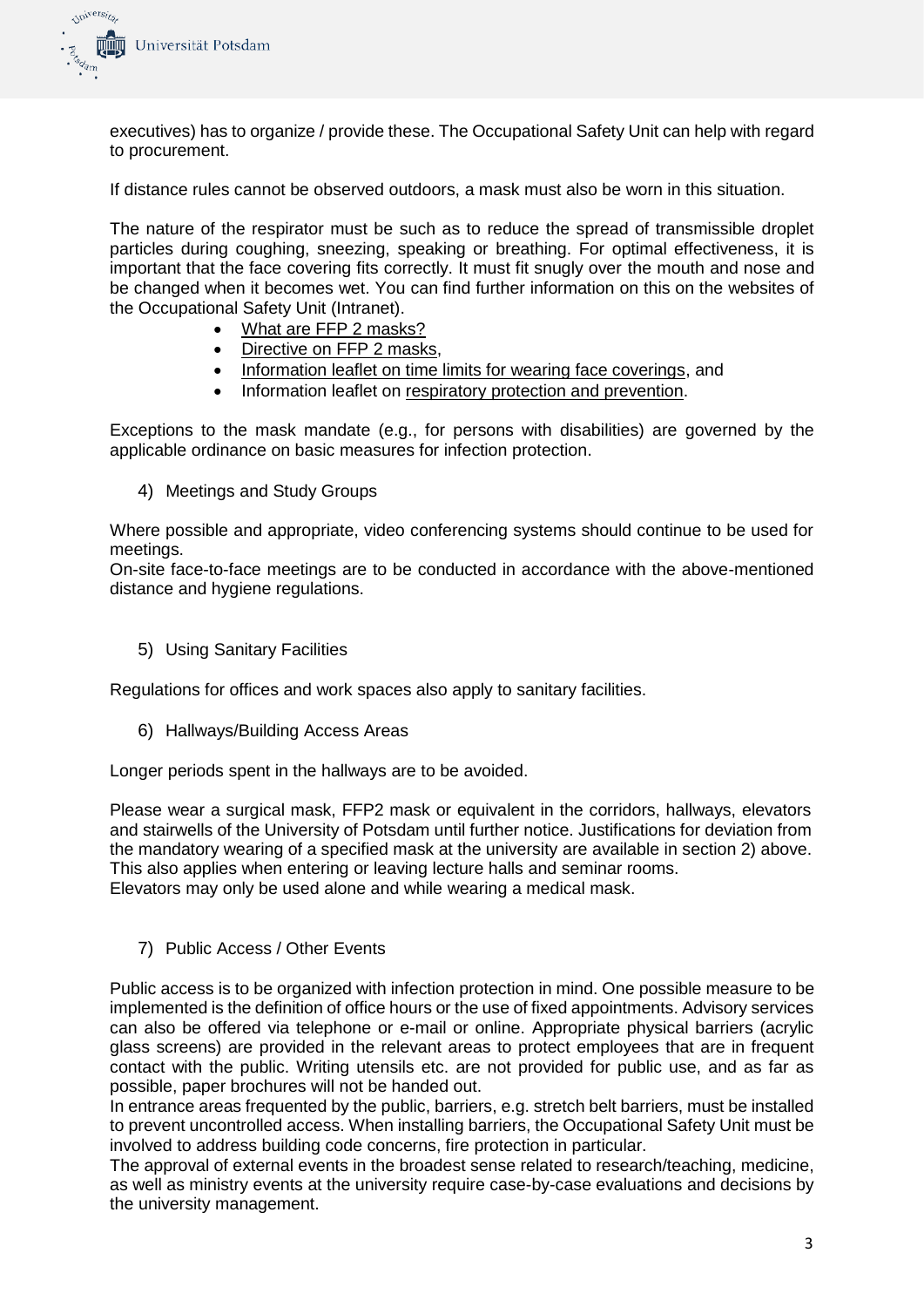

Internships and information events for groups of school students at the University of Potsdam are not possible until further notice. Internships that are part of teaching and research (e.g. in didactics) are exempt from this rule.

8) Work Equipment/Workstations

In general, work equipment and tools are only to be used by one individual. If this is not possible for organizational or other operational reasons, they must be cleaned or disinfected before being passed on or used by other persons. For the purpose of intermittent cleaning/disinfection, the employees are provided with appropriate cleaning and disinfectant products by the Occupational Safety Unit upon request.

9) Illness/Suspected Illness

Symptoms of the common cold must be assessed by a physician **before** going to your workplace at the university/ attending a course. If the symptoms are unclear and no incapacity for work has been ascertained, employees must work from their home office for the time being after consulting their supervisor. Both employees and students with the above-mentioned symptoms must adhere to the orientation guide for citizens by the Robert Koch Institute (see appendix to this concept).

Further information is available on the websites of the [Federal Ministry of Health.](https://www.zusammengegencorona.de/informieren/sich-und-andere-schuetzen/wann-muss-ich-in-quarantaene-und-wann-nicht/)

10) Returning to the University after Traveling (on Holiday)

For those returning from what is known as risk areas (students and employees), the valid version of the Ordinance on Coronavirus Entry Regulations (CoronaEinreiseV) shall apply (see [https://www.bundesgesundheitsministerium.de/service/gesetze-und](https://www.bundesgesundheitsministerium.de/service/gesetze-und-verordnungen.html)[verordnungen.html\)](https://www.bundesgesundheitsministerium.de/service/gesetze-und-verordnungen.html).

Should university employees stay in a COVID-19 risk area, they must inform the head of their department of this fact before returning to their workplace. The heads of department and supervisors have the right to ask whether employees have been to a COVID 19 risk area.

In such cases, the current guidelines for dealing with returnees from COVID-19 risk areas as published on the UP website must also be observed.

11) Business Trips

In order to carry out and obtain approval for business trips, please observe the respective information or publications of the Division of Human Resources and Legal Affairs. Furthermore, the guidelines of the Robert Koch Institute with regard to the designation of risk areas published by the RKI shall apply. Business trips to areas of variants of concern as defined by the RKI will generally not be approved until further notice. Business trips to areas with travel warnings from the German Foreign Office are generally not eligible for approval.

12) Dining Halls/Cafeterias

The Studentenwerk Potsdam (Association for Student Affairs) provides information on access to dining halls and cafeterias and the regulations that apply there.

13) General Legal Provisions